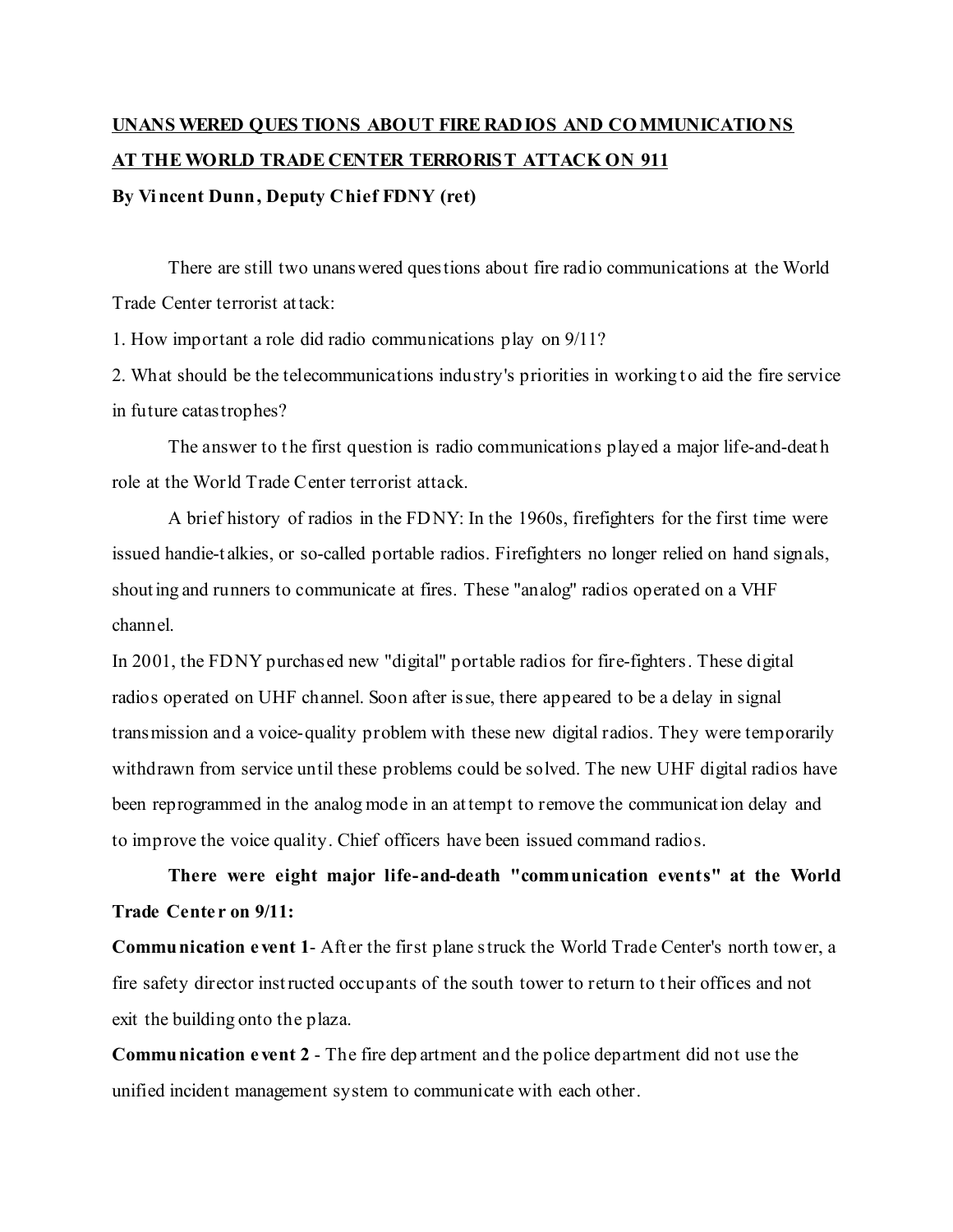**Communication e vent 3** - Some occupants of the towers fleeing the fire went up the stairs.

They attempted to go up to the roof and wait for helicopter rescues.

**Communication e vent 4** - The fire chief in the north tower could not

communicate to firefighters on the upper floors.

**Communication event 5** - The fire chief in the south tower was able to communicate to the firefighters on some of the upper floors.

**Communication e vent 6** - The fire officers at the command post could not transmit radio messages to communications headquarters, announcing the collapse of the south tower. Only a responding fireboat commander seeing what had happened from the water was able to rep ort that the south tower had collapsed.

**Communication e vent 7** - Some firefighters in t he north t ower did not know the south tower had collapsed. They continued to search for victims.

**Communication e vent 8 -** The police helicopter pilot could not communicate to t he fire chief a warning that the south tower was about to collapse.

## **Communication events**

**1. The fire safety director who told the occupants to return to their offices made a correct decision based on the information he had at the time**. Now we know his instructions cost lives. However, after the plane hit the north tower, the people in the south tower were safer if they stayed in the building. If the occupants had been allowed to leave and go out onto the plaza they would have been struck by falling people, plane parts, glass and sections of the building facade.

As a fire chief I would have given the same instructions. I would not have ordered the evacuation of the south tower. No one could predict that a second plane would crash into the south tower. In hindsight, the communication announcement to go back into the building cost lives.

2. **The fire service of America and the New York City Fire Department use a so-called unified incident management system.** The FDNY has used this unified incident management system for 10 years. Unfortunately, no other agency in New York City government uses it with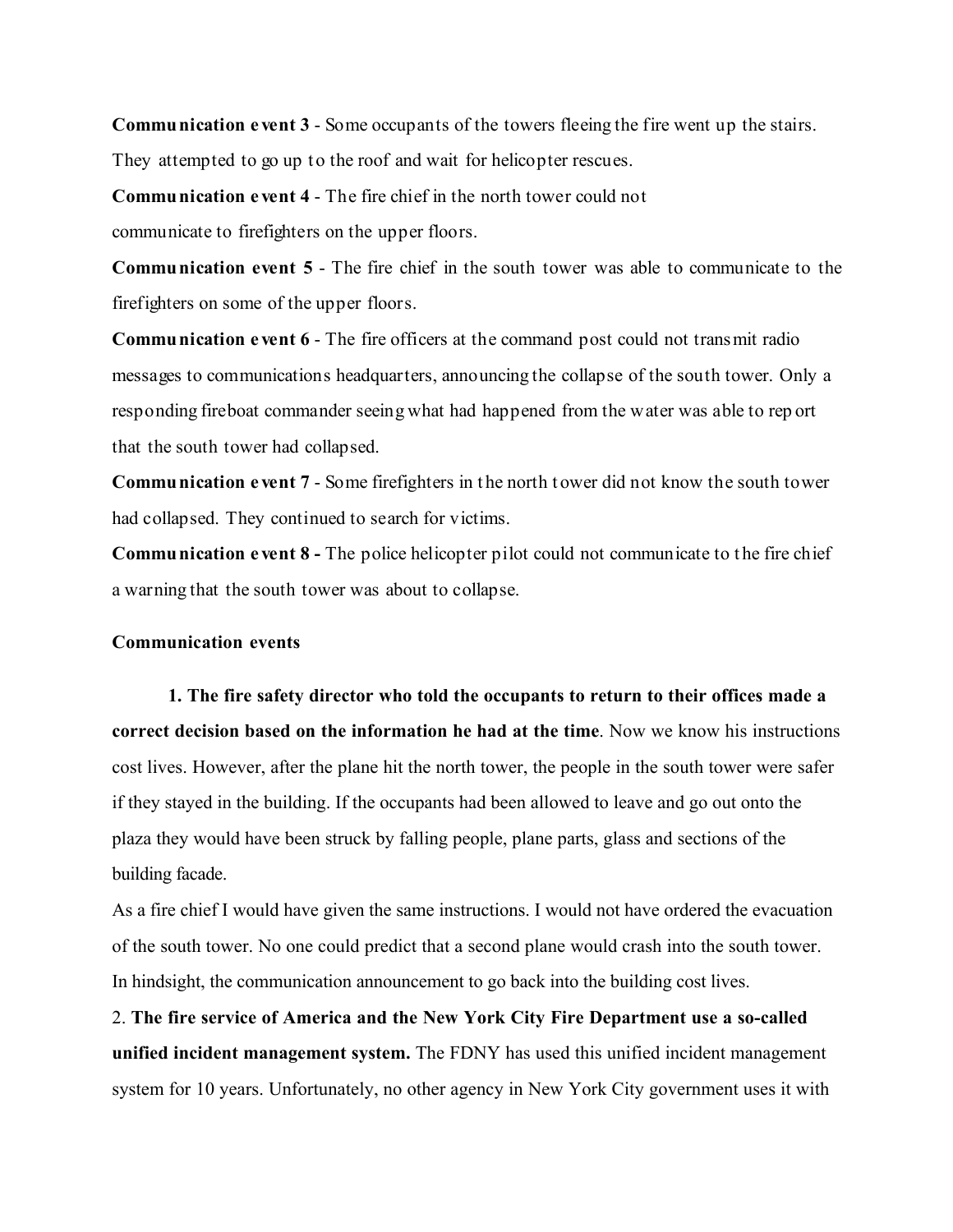the fire department. The unified incident management system is designed to organize and manage emergency operations. It also improves interagency communications, coordination and cooperation at fires. The system is designed for use at small and large-scale fires and emergencies. The unified incident management system is modeled after a typical business organization. At a fire or emergency we have a CEO, an operations officer, a planning officer, a logistics officer and a finance officer. The staff of the incident commander includes a safety officer, a public information officer and a liaison officer. The liaison officer interacts with other operating agencies such as the police, fire or EMS. The New York City Fire Department has several fire officers who go around the nation teaching other fire departments how to use this unified incident management system. The New York City Fire Department has the knowledge, the classroom facilities and the instructors who could teach this system to every agency in New York City.

Several years ago, Governor George Pataki signed an executive order requiring every emergency agency in New York State to use the unified incident management system. Unfortunately, the police commissioner and the fire commissioner have stated publicly at a city council hearing they would rather not use the unified incident management system.

3. **Some people at the World Trade Center went upstairs to the roof to await rescue by helicopters, instead of going downstairs to the street.** How did this miscommunication get into the minds of New Yorkers, living and working in high-rise buildings? How did the fire service fail to communicate this life-saving message to people living and working in high-rise buildings? You should never go upstairs during a fire. To escape a fire you should exit downstairs, not up. People living and working in high- rise buildings should know that going upstairs to the roof is not always possible. For example, not every stair in a high-rise building extends up to the roof. Some stairs dead end at intermediate floors below the roof. Other stairs in high-rises lead up into mechanical machinery rooms and not to the roof. Also, people should know that helicopters cannot land on the roofs of most New York City high-rise buildings. There are no heliports. Many high rise building in New York City taper up to a spire at the top. Hundreds of people can go down a stairway in the same time it takes for one or two people to be rescued by a helicopter. The fire service should tell the people working and living in high-rise buildings to never go to the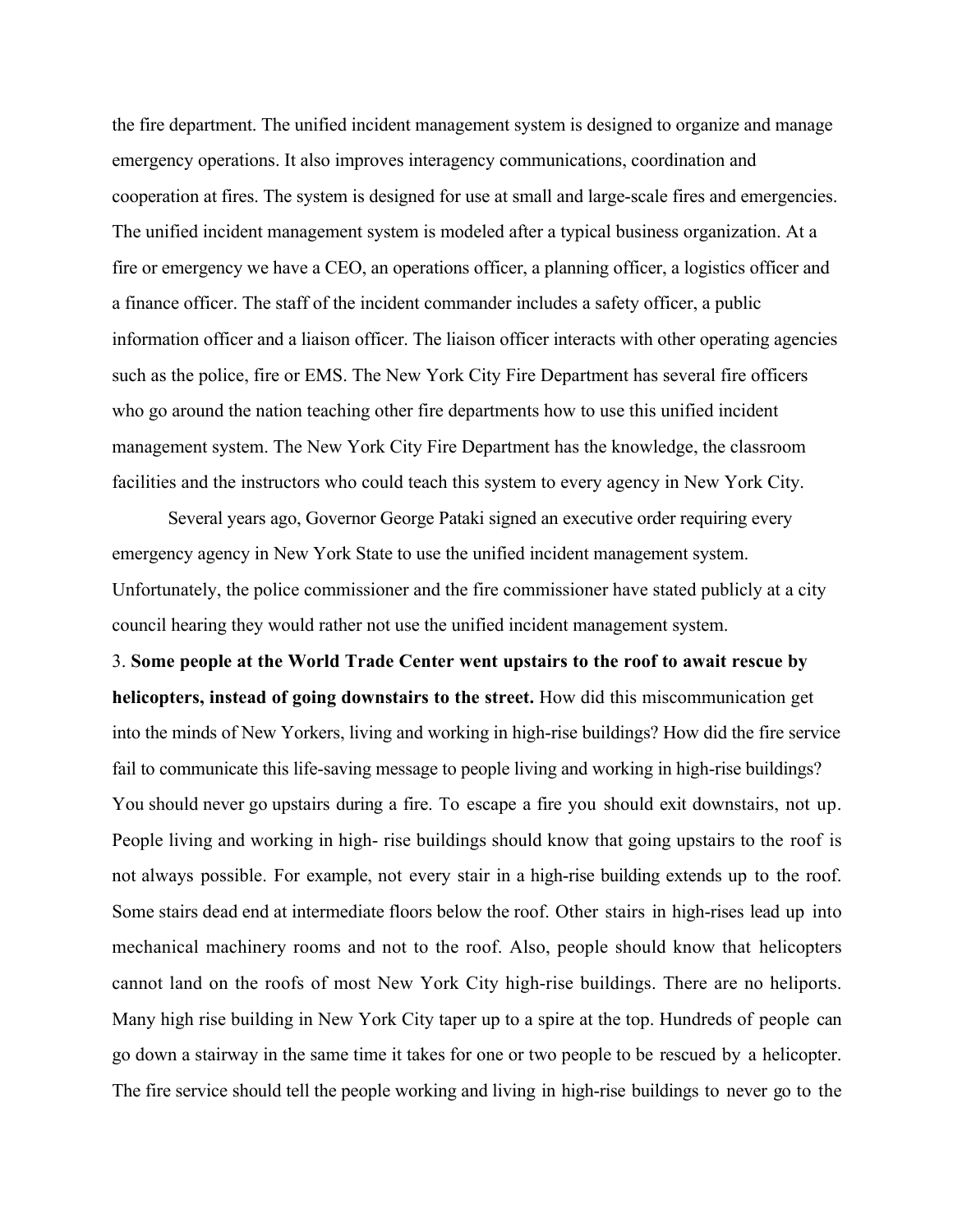roof during a fire. Go down the stairs. Get below the fire. Flame and heat rises upward. Safety is below. Perhaps there should be another warning sign in high-rise buildings, next to the sign that says, "Do not use this elevator in case of fire." We may need another sign to say, **"Do not go to the roof in case of fire."** This mistake had already killed several people in the 1998 high-rise residential building fire that occurred in the Macaulay Culkin apartment in New York City. People died in the smoke-filled stair attempting to get to the roof. The misconception of going up to the roof and waiting for helicopter rescue comes from watching helicopter rescues at famous high-rise fires around the world, shown over and over again on programs like those on television. The visual image of the daring rescue is more powerful than the spoken word, These dramatic scenes of people dangling from cables during high-rise fires have given us the false idea that this is how we should leave a building during a high-rise fire. You never see, in a TV program, the hundreds of people saved by descending a stairway. The fire service must do a better job of communicating to the public how to escape a high-rise fire. Go down the stairs.

**4. The fire chief was not able to communicate to some firefighters working on the upper floors of the north tower.** The fire chief in command of the north tower, Joseph Callan, ordered all firefighters to leave the building at 9:28 A.M. His message was not heard by firefighters on the upper floors. His order to withdraw from the building was given 32 minutes after he arrived and 34 minutes before the first tower, the south tower, collapsed. The north tower collapsed at 10:28, one hour after Chief Callan called for all fire-fighters to leave. Unfortunately, the radios in the north tower did not transmit his message.

I spoke to Chief Callan and I asked him exactly what did he say over the inoperable radio. He said that at 9:28 he ordered, "Everyone come down out of the building. Leave the building immediately." I asked him what made him decide to order firefighters out of building. He stated the following reasons:

A. The number of falling bodies crashing to the ground was increasing dramatically. B. No elevators were working in that tower. C. Communications were growing weaker and weaker. They went from being bad to worse. Some firefighters heard his message; most did not.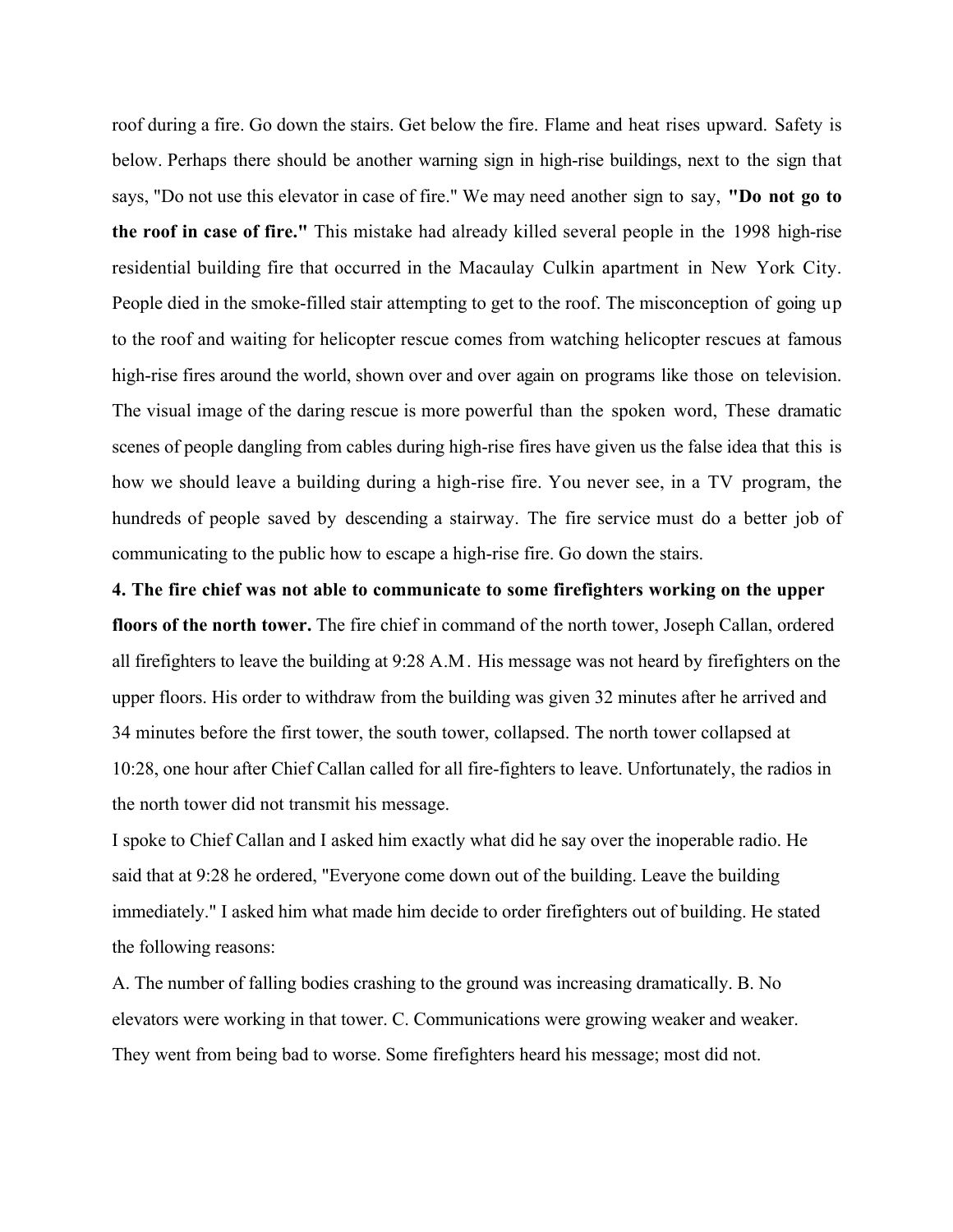D. People coming out of the stair to the lobby were few and far between. It went from a double file of office workers coming out the stair into the lobby, to a single person 20 feet apart. He also knew he now had more firefighters than office workers in the upper floors of the north tower. E. And most importantly, when responding in to the fire before entering the lobby, he had a good look at the plane crash damage and the extent of the fire on the upper floors. He knew the building could collapse. F. Also, he knew it takes time for firefighters to walk down 40 or 50 stories. The portable radios in the north tower did not work, even though there was an antenna installed to enhance fire radio transmissions. Radios do not work in high-rise buildings because of the massive amount of steel and concrete in the structures. There are approximately 850,000 buildings in New York City. They are mostly what we call low-rise buildings. I believe up to 5,000 of the 850,000 are high-rise buildings. The fire radios transmit messages OK in 845,000 buildings, the low-rise buildings. Radios cannot transmit messages in the 5,000 highrise buildings. Even today, in high-rise buildings and below-ground areas, tunnels and subways firefighters have to improvise communications. Fire officers must use a booster command radio, a high-rise repeater radio, a radio relay system positioning firefighters on intermediate floors or a wire system unraveled down a stairway.

**5. On 9/11, the chief in the south tower was able to communicate to fire officers up to the 78th floor through a relay system.** The south tower had an antenna installed in the building to enhance fire department radios, and it worked intermittently. The command chief who directed operations in the south tower where the radios worked was a commander at the 1993 World Trade Center bombing. No one knows why the communications in the south tower were effective up to the 78th floor, but failed in the north tower. Also, no one knows if the communications in the south tower would have transmitted effectively up further, beyond the 78th floor, up to the 110th floor? The fire service should know the answers to these questions.

**6. There were no communications from the fire command post after the south tower collapsed.** The command post and the communications vehicle were destroyed by the first collapse. Only a fireboat commander responding in the harbor was able to see what happened. The fireboat officer told the Manhattan dispatcher over the primary radio frequency that the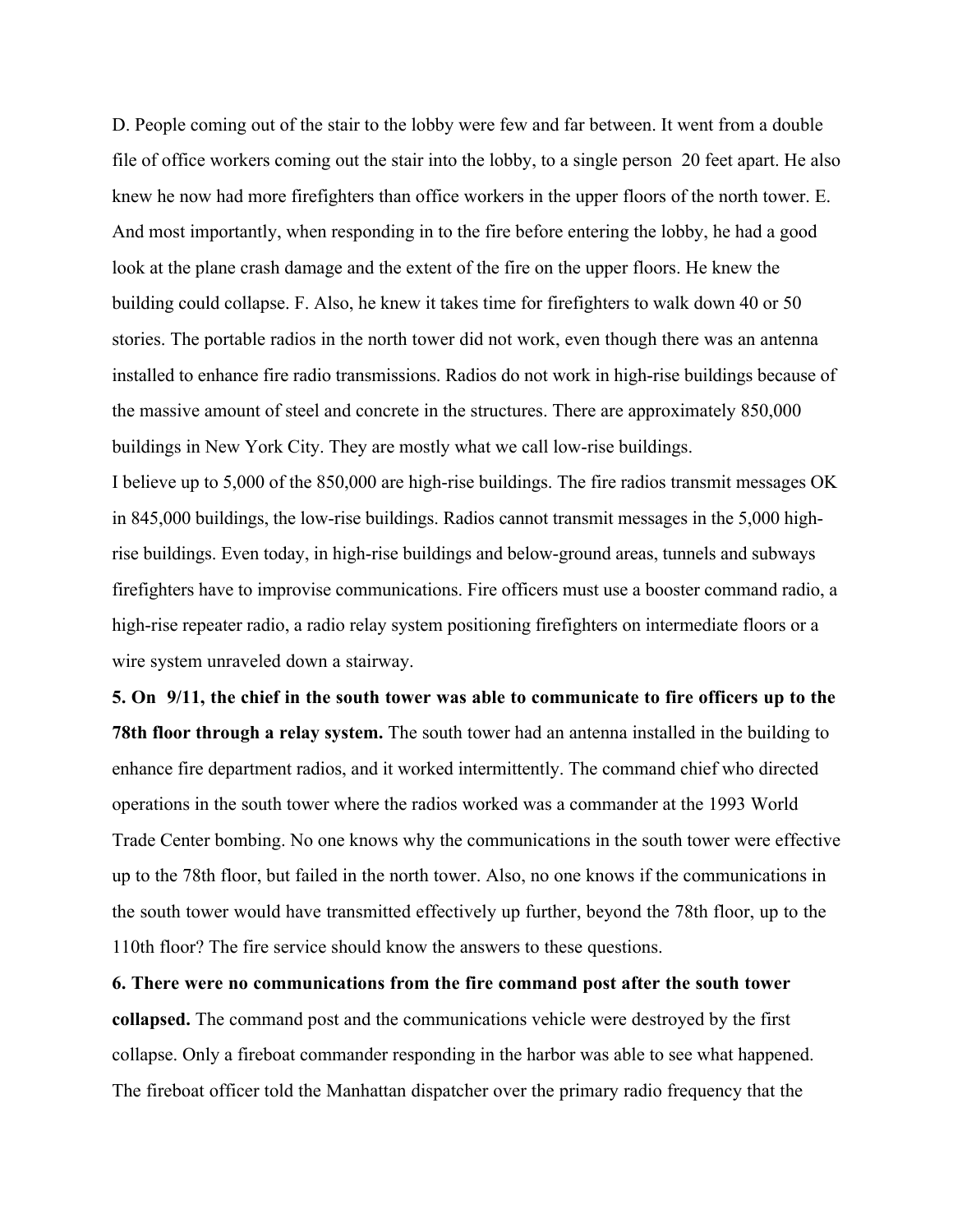World Trade Center building collapsed. The fireboats operate on a different frequency than the Manhattan frequency. This citywide radio frequency is a backup for use when one of the borough radio frequencies is out of service. There are six mobile (apparatus) radio frequencies used for New York City fire communications. There is the Manhattan frequency, the Bronx and Staten Island combined frequency, Brooklyn frequency, a Queens's frequency, a citywide frequency and the firefighters' portable radio frequency. The citywide radio frequency provides an important backup - emergency - system during a major disaster, any-where in the five boroughs.

**7. Some fire officers operating in the north tower did not know the south tower had collapsed.** They did not know the other building collapsed because they were out of sight and sound of the collapse, inside stairways searching for remaining office workers. The stairway enclosure walls were insulated inside the walls of the building's core envelope. The firefighters, who in the north tower, out of sight and sound of the falling south tower, were conducting a secondary search. Even outside, until the dust and smoke cleared from lower Manhattan, some survivors did not know exactly what happened. Everyone was blinded by dust and smoke for at least 10 minutes. Some thought a bomb had exploded or that another plane had crashed into the streets.

**8. The police helicopter pilot was not able to communicate with fire commanders.** The pilot could see that the south tower was leaning and looked like it was about to collapse. He tried to reach the fire commander using the police radio. The fire radios and the police radios are on a different frequency and there was no communication between the two agencies. Fire radios must have the ability to send and receive messages to the police officers on the ground and in aircraft.

## **Telecommunication's Industry's Priorities**

The second question about the radios is what should be the priorities of the telecommunications industry? They should be able to install antennas in the 5,000 high-rise buildings in New York to enhance the firefighters' radios. A chief officer friend of mine said, "I want to talk to firefighters! I want to talk to firefighters in addition to the chiefs, working on the upper floors of burning high-rise. And I want the firefighters to be able to talk to me. Also, I